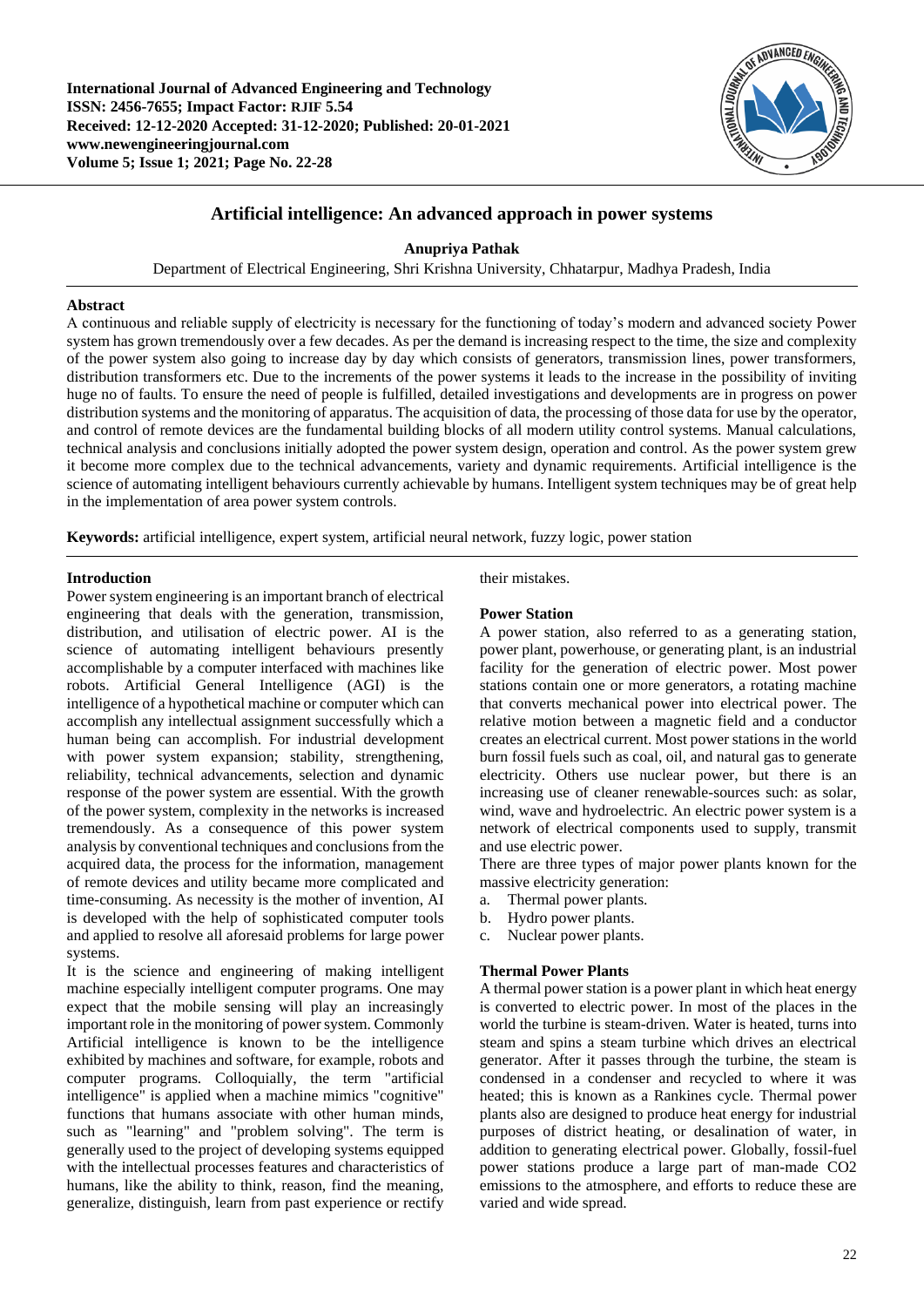

**Fig 1:** The above figure shows the layout of thermal power plant

## **Hydro Power Plant**

Hydropower or waterpower is power derived from the energy of falling water or fast running water, which may be harnessed for useful purposes. In Hydro Power Plant we use gravitational force of fluid water to run the turbine which is coupled with electric generator to produce electricity. This power plant plays an important role in protecting our fossil fuel which is limited; because the electricity generated is due to the use of water which is a renewable source of energy. The force of the water being released from the reservoir through the dam spins the blades of a giant turbine. The turbine is connected to the generator that makes electricity as it spins. After passing through the turbine, the water flows back into the river on the other side of the dam.



**Fig 2:** The figure shows the layout of hydro power plant structure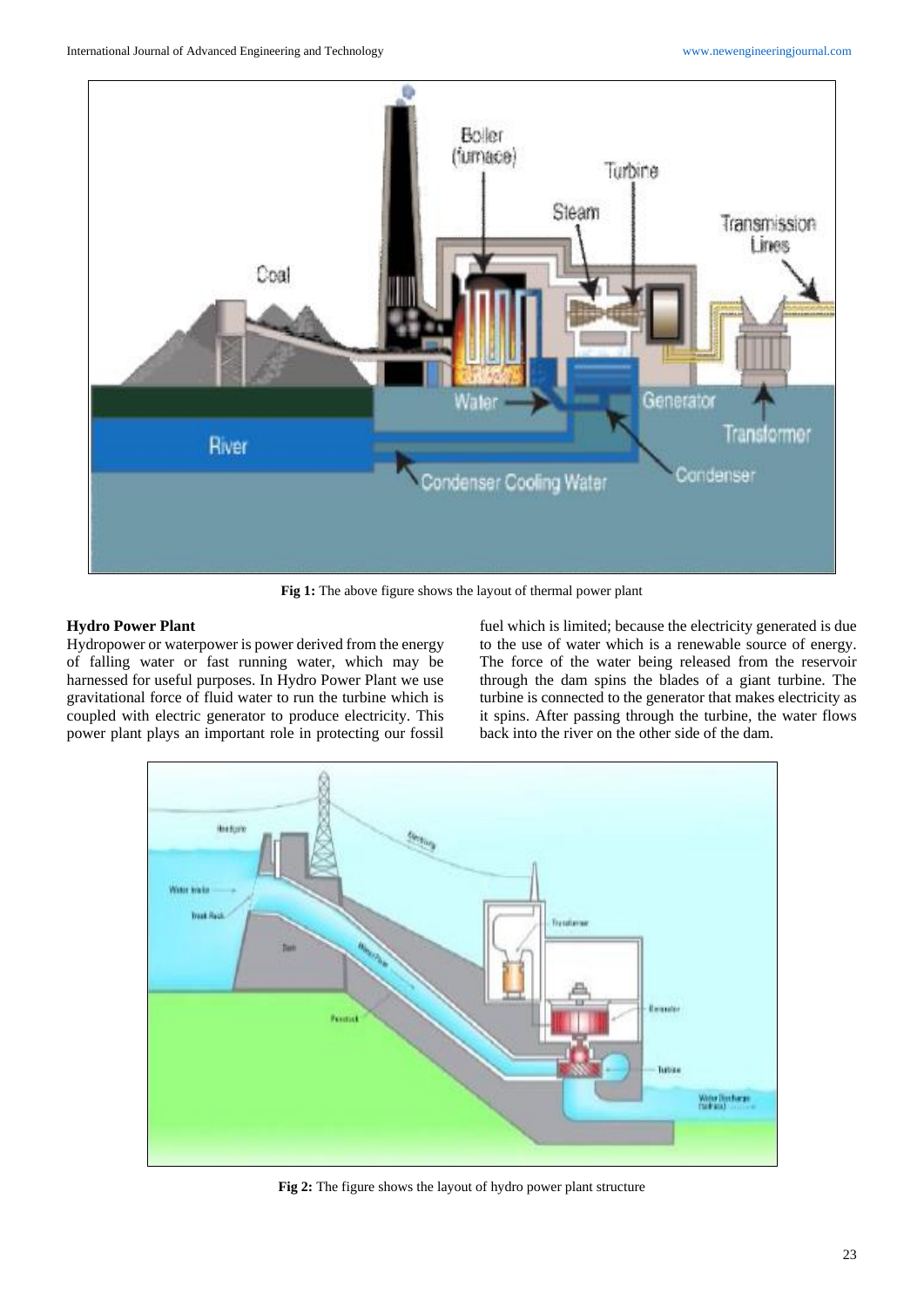### **Nuclear Power Plant**

A nuclear power plant is a thermal power station in which the heat source is a nuclear reactor. Nuclear plants, like plants that burn coal, oil and natural gas, produce electricity by boiling water into steam. This steam then turns turbines to produce electricity. The conversion to electrical energy takes place indirectly, as in conventional thermal power stations. The fission in a nuclear reactor heats the reactor coolant. The coolant may be water or gas or even liquid metal depending on the type of reactor. The reactor coolant then goes to a

steam generator and heats water to produce steam. The pressurized steam is then usually fed to a multi-stage steam turbine. After the steam turbine has expanded and partially condensed the steam, the remaining vapour is condensed in a condenser.

The condenser is a heat exchanger which is connected to a secondary side such as a river or a cooling tower. The water is then pumped back into the steam generator and the cycle begins again. The water-steam cycle corresponds to the Rankine cycle.



**Fig 3:** The figure shows the layout of nuclear power plant structure

## **Need of Ai In Power Stations**

- A. Increase in the computational time period and accuracy due to extensive and vast system data handling.
- B. Complex, versatile and large amount of information which is used in calculation, diagnosis and learning.
- C. Also used in the maintenance of the system.

## **AI Techniques implementation practical meaning**

In the real world, the knowledge has some unwelcomed properties

- A. Its volume is huge, next to unimaginable.
- B. It is not well-organized or well-formatted.
- C. It keeps changing constantly.

AI Technique is a manner to organize and use the knowledge efficiently in such a way that

- A. It should be perceivable by the people who provide it.
- B. It should be easily modifiable to correct errors.
- C. It should be useful in many situations though it is incomplete or inaccurate.

AI techniques elevate the speed of execution of the complex program it is represented in fig 5.



**Fig 4:** The above figure shows the main artificial intelligence techniques

Modern AI technologies include the following techniques:

- Artificial Neural Networks (ANNs)
- Expert System Techniques (XPS)
- Fuzzy Logic systems (FL)
- Genetic algorithm (GA)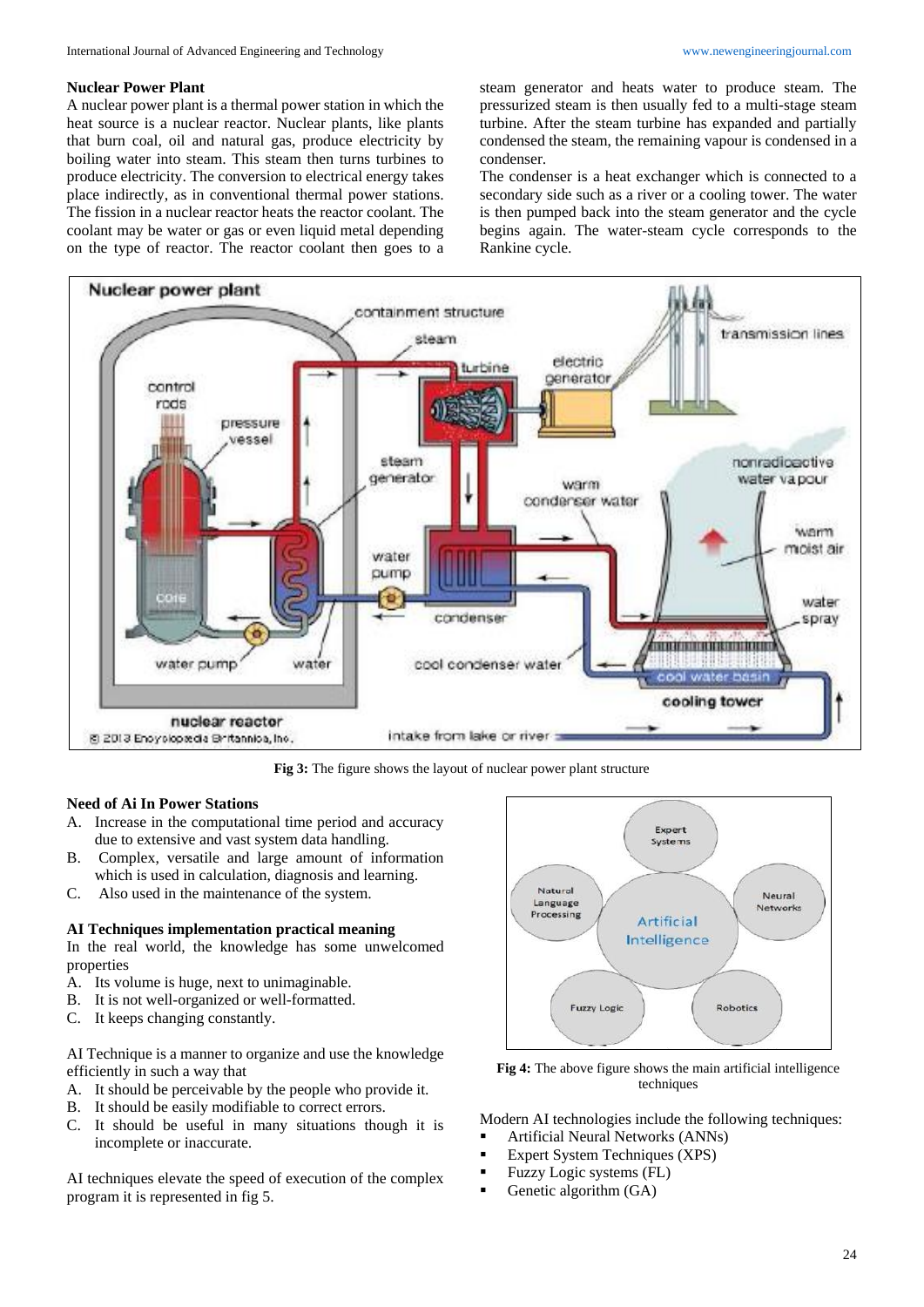These are the major families of AI techniques which are considered in the field of modern power system.

#### **Artificial Neural Networks**

Artificial Neural Networks (ANN) are biologically inspired systems. ANN mathematical models simulate the human biological neural network for processing information where each neuron produces one output as a function of inputs. Each type of neural network is capable of some specific work after being trained and is able to conclude a function from observations faced in real life such as function approximation, classification, data processing, etc. Its primary advantage is the capability to learn algorithms, an online adaption of dynamic systems, quick parallel computation, and intelligent interpolation of data. They are classified by their architecture, a number of layers, topology, connectivity pattern, feed forward, back propagation and radial basis function or recurrent, etc.

A neural network consists of some layers of artificial neurons linked by weight connections.

- **Input Layer:** The input units do not process the data and information but distribute other units.
- **Hidden Layer:** The hidden units provide the ability to map or classify the nonlinear problems.
- **•** Output Layer: The output units encode possible values to be allocated to the case under consideration.



**Fig 5:** Architecture of a feed forward ANN

#### **ANNs Characteristics**

ANNs are fast and robust and do not need any appropriate knowledge of the system model.

Since they are fault tolerant, they can handle situations of incomplete or corrupt data and information. They have learning and data adaptation ability. On the other hand, ANNs cannot perform a task other than the one for which they are trained. For any other task, they have to be retrained. ANNs always generate the result although the inputs data is unreasonable.

### **Applications**

ANNs can be particularly useful for problems which require quick results, like those in real time operation. ANN techniques can be applied to power system protection.

#### **Methodology**

Real world problems in generation, transmission, and distribution of electricity can be fed to the ANNs to obtain a solution.



## **Expert System Techniques**

In artificial intelligence, an expert system is a computer system that emulates the decision-making ability of a human expert

- A. Expert systems are designed to solve complex problems by reasoning about knowledge, represented primarily as if–then rules rather than through conventional procedural code.
- B. The first expert systems were created in the 1970s and then proliferated in the 1980s.
- C. Expert systems were among the first truly successful forms of AI software.
- D. An expert system is divided into two sub-systems: the inference engine and the knowledge base. The knowledge base represents facts and rules. The inference engine applies the rules to the known facts to deduce new facts. Inference engines can also include explanation and debugging capabilities.
- E. These systems are used in real world applications wherein the need for classification of patterns and pattern recognition arises.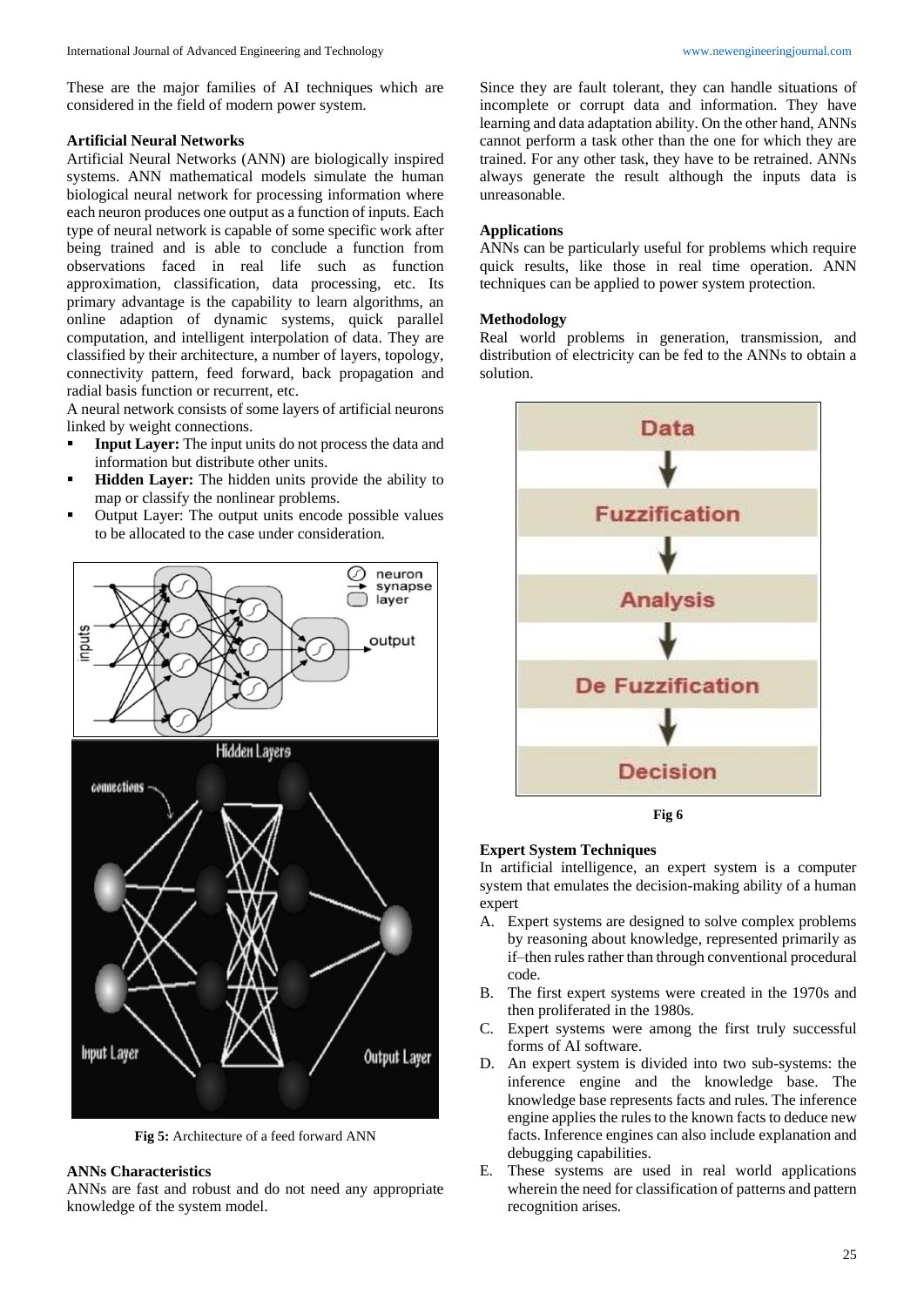They are classified by their architecture

- a. Number of layers and topology
- b. Connectivity patterns
- c. Feed forward or recurrent.



#### **The components of ES include**

1. Knowledge Base 2. Interface Engine 3. User-Interface

### **Expert systems in power station**

Since expert systems are basically computer programs, the process of writing codes for these programs is simpler than actually calculating and estimating the value of parameters used in generation, transmission and distribution. Any modifications even after design can be easily done because they are computer programs. Virtually, estimation of these values can be done and further research for increasing the efficiency of the process can be also performed.

#### **Advantages**

A. Availability: Expert systems are available easily due to mass production software.

B. Cheaper: The cost of providing expertise is not expensive. C. Reduced danger: They can be used in any risky environments where humans cannot work with.

D. Permanence: The knowledge will last long indefinitely.

E. Multiple expertise: It can be designed to have knowledge of many experts.

F. Explanation: They are capable of explaining in detail the reasoning that led to a conclusion. H. Fast response: They can respond at great speed due to the inherent advantages of computers over humans.

G. Unemotional and response at all times: Unlike humans, they do not get tense, fatigue or panic and work steadily during emergency situations.

## **Disadvantages**

A. Large dimensionality.

- B. Results are always generated even if the input data are unreasonable.
- C. They are not scalable i.e. once an ANN is trained to do certain task, it is difficult to extend for other tasks without retraining the neural network.

### **Applications**

A. All of the application solve offline tasks such as settings coordination, post fault analysis & fault diagnosis.

B. As yet there is no application reported of the expert system technique employed as a decision making tool in an on-line operating protective relay.

#### **Fuzzy Logic**

Fuzzy Logic (FL) is a method of reasoning that resembles human reasoning. The approach of FL imitates the way of decision making in humans that involves all intermediate possibilities between digital values YES and NO. The conventional logic block that a computer can understand takes precise input and produces a definite output as TRUE or FALSE, which is equivalent to human's YES or NO.

Fuzzy logic or Fuzzy systems are logical systems for standardization and formalization of approximate reasoning. It is similar to human decision making with an ability to produce exact and accurate solutions from certain or even approximate information and data.

#### **Fuzzy Logic Systems Architecture**

- It has four main parts as shown −
- A. Fuzzification Module − It transforms the system inputs, which are crisp numbers, into fuzzy sets. It splits the input signal into five steps such as −

**Table 1:** The above table shows the fuzzification module

|    | x is Large Positive  |
|----|----------------------|
| MP | x is Medium Positive |
|    | x is Small           |
| MN | x is Medium Negative |
| ΙN | x is Large Negative  |

- B. Knowledge Base − It stores IF-THEN rules provided by experts.
- C. Inference Engine − It simulates the human reasoning process by making fuzzy inference on the inputs and IFTHEN rules.
- D. Defuzzification Module − It transforms the fuzzy set obtained by the inference engine into a crisp value.



**Fig 8:** The above flowchart shows the Fuzzy Logic Controller

#### **Fuzzy logic in power stations**

Fuzzy logic can be used for designing the physical components of power systems. They can be used in

Anything from small circuits to large mainframes. They can be used to increase the efficiency of the components used in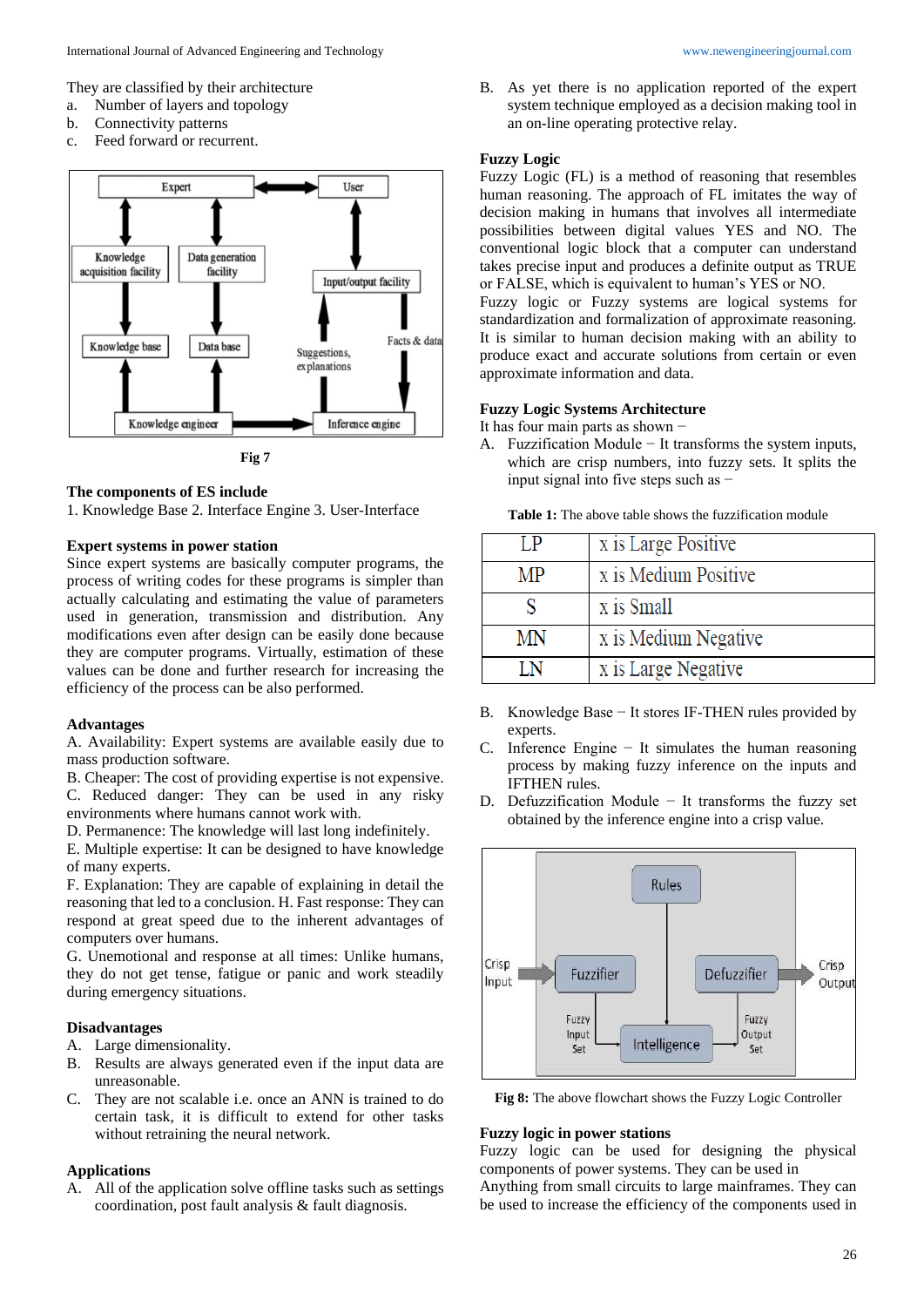power systems. As most of the data used in power system analysis are approximate values and assumptions, fuzzy logic can be of great use to derive a stable, exact and ambiguityfree output.

# **Advantages**

- A. Mathematical concepts within fuzzy reasoning are very simple.
- B. You can modify a FLS by just adding or deleting rules due to flexibility of fuzzy logic.
- C. Fuzzy logic Systems can take imprecise, distorted, noisy input information.
- D. FLSs are easy to construct and understand.
- E. Fuzzy logic is a solution to complex problems in all fields of life, including medicine, as it resembles human reasoning and decision making.

# **Disadvantages**

- A. There is no systematic approach to fuzzy system designing.
- B. They are suitable for the problems which do not need high accuracy.

# **Applications**

- A. Fuzzy logic can be used in anything from small circuits to large mainframes.
- B. They can be used to increase the efficiency of the components used in power systems.
- C. Fuzzy logic can be used for designing the physical components of power systems.
- D. As most of the data used in power system analysis are approximate values and assumptions, fuzzy logic can be of great use to derive a stable, exact and ambiguity-free output.

## **Implementation**

- A. It can be implemented in systems with various sizes and capabilities ranging from small micro-controllers to large, networked, workstation-based control systems.
- B. It can be implemented in hardware, software, or a combination of both.
- C. In order to process the input to get the output reasoning there are six steps involved in the creation of a rule
- D. Identify the inputs and their ranges and name them.
- E. Identify the outputs and their ranges and name them.
- F. Create the degree of fuzzy membership function for each input and output.
- G. Construct the rule base that the system will operate under
- H. Decide how the action will be executed by assigning strengths to the rules
- I. Combine the rules and defuzzify the output

# **Artificial Neural Networks**

In machine learning and cognitive science, an artificial neural network (ANN) is a network inspired by biological Neural networks (the central nervous systems of animals, in particular the brain) which are used to estimate or approximate functions that can depend on a large number of inputs that are generally unknown. Artificial neural networks are typically specified using three things

### **Architecture**

Specifies what variables are involved in the network and their topological relationships—for

Example the variables involved in a neural network might be the weights of the connections between the neurons, Along with activities of the neurons

## **Activity Rule**

Most neural network models have short time-scale dynamics: local rules define how the activities of the neurons change in response to each other. Typically the activity rule depends on the weights (the parameters) in the network.

## **Learning Rule**

The learning rule specifies the way in which the neural network's weights change with time. This learning is usually viewed as taking place on a longer time scale than the time scale of the dynamics under the activity rule. Usually the learning rule will depend on the activities of the neurons. In an artificial neural network, simple artificial nodes, known as "neurons", "neurodes", "processing elements" or

"units", are connected together to form a network which mimics a biological neural network. There is no single formal definition of what an artificial neural network is. However, a class of statistical models may commonly be called "neural" if it possesses the following characteristics:

- A. Contains sets of adaptive weights, i.e. numerical parameters that are tuned by a learning algorithm.
- B. Is capable of approximating non-linear functions of their inputs.

# **Applications**

- A. Power System Stabilizer.
- B. Load Forecasting.
- C. Fault Diagnosis.
- D. Security Assessment.
- E. Voltage Stability Assessmen.t
- F. Protection.

## **Genetic Algorithms (GA)**

The Genetic algorithm gives a global technique based on biological metaphors. It is an optimisation technique based on the study of "Natural selection and natural Genetics." Several methods for increasing the efficiency and analysis of power system to increase power output can be proposed, but out of these methods, Genetic Algorithms withstands all selected constraints.

It is the best method for solving complex and nonlinear problems. It is used for planning of power generation, transmission and distribution. It adjusts the parameters of excitation to solve the voltage control problem and reactive power compensation.

# **Current Application of Artificial Intelligence In Power Stations**

There are lot of problems occurring daily in our power system which cannot be solved by conventional techniques are based on several requirements which may not feasible all the time. On that situation the artificial intelligence (AI) techniques are the main and only option.